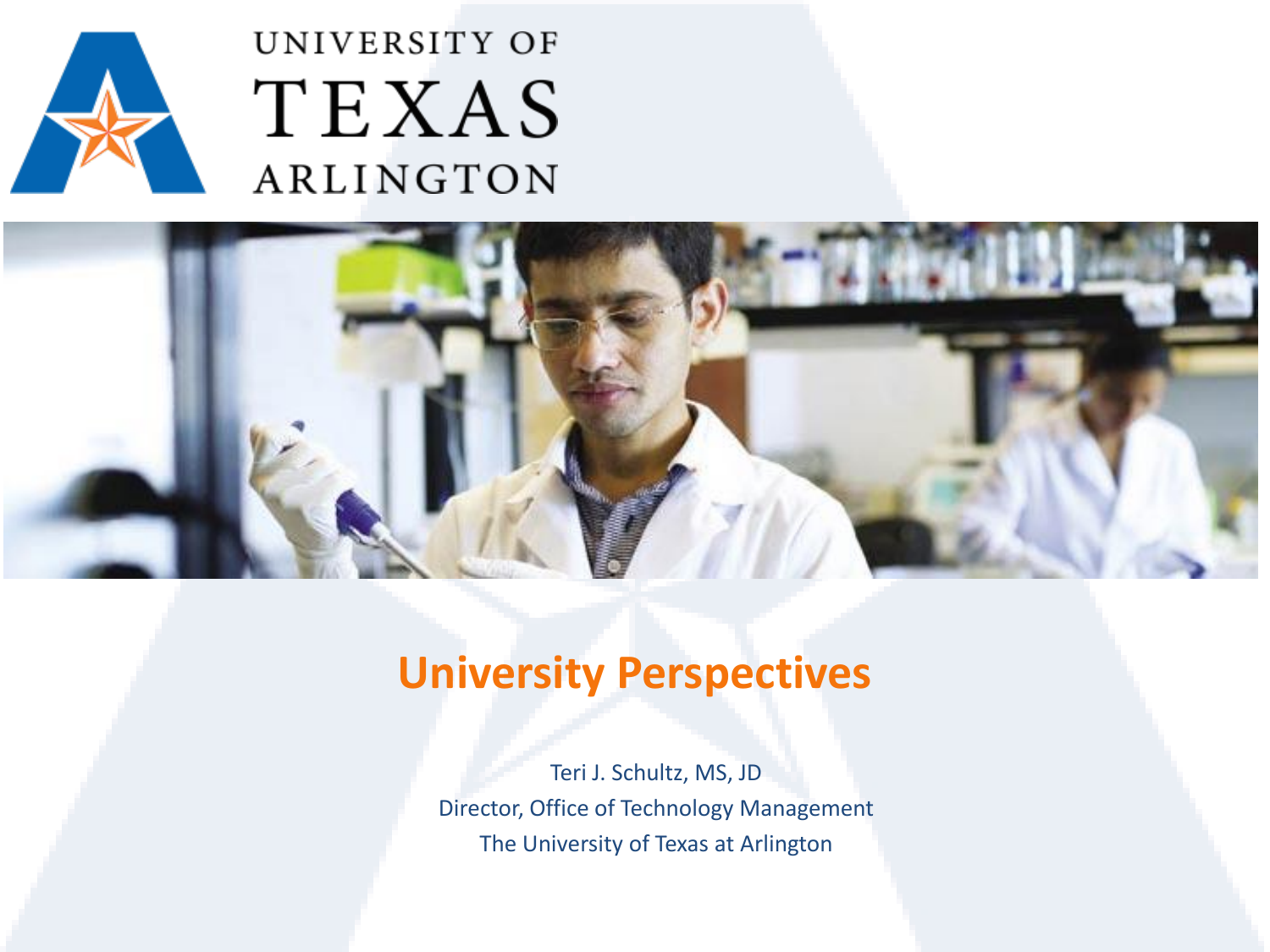## **A University of Choice**



51,000 students (on campus + online)

184 degree programs

4,800 employees





\$78M Research Funding FY15

\$7.5M New DoD Funding FY15

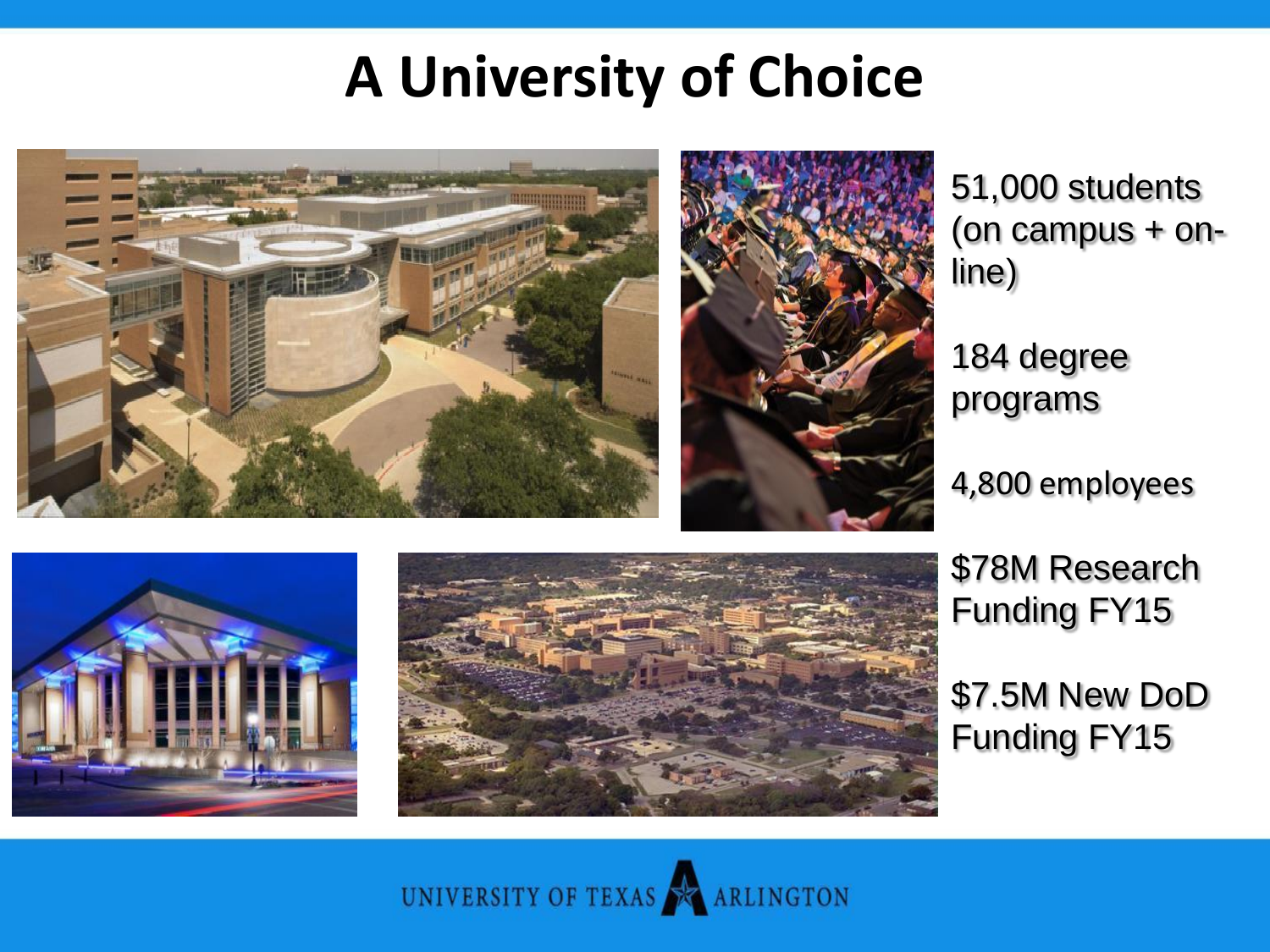## **A Future Built on IDEAS<sup>2</sup>**

- **I: Innovation** in delivery of education Nursing, LINK Lab. Impactful research – 13 members in the National Academy of Inventors \$28.6M in research awards in Aug-Oct '14.
- **D:** Diversity Ranked 5<sup>th</sup> most diverse public research university in the nation. Highest-profile Hispanic Serving Institution in North Texas Growing international population
- **E: Excellence** Highest degree production ratio of all UT campuses. Asia Executive MBA is one of the largest and most reputed. Renowned faculty. Nationally ranked programs.
- A: **Access** 7<sup>th</sup> fastest growing public research institution CHE (2013) Innovative programs to develop pipelines and pathways for student success through GO Centers, "Bound for Success", STEM Academy… DED hosts the nation's largest federal OSHA education center

#### **S: Student Success--- Impact**.

College of Nursing has NCLEX results higher than TX & national average University College, FIGs, FYE Course (MAVS 1000) Career Development/Support Center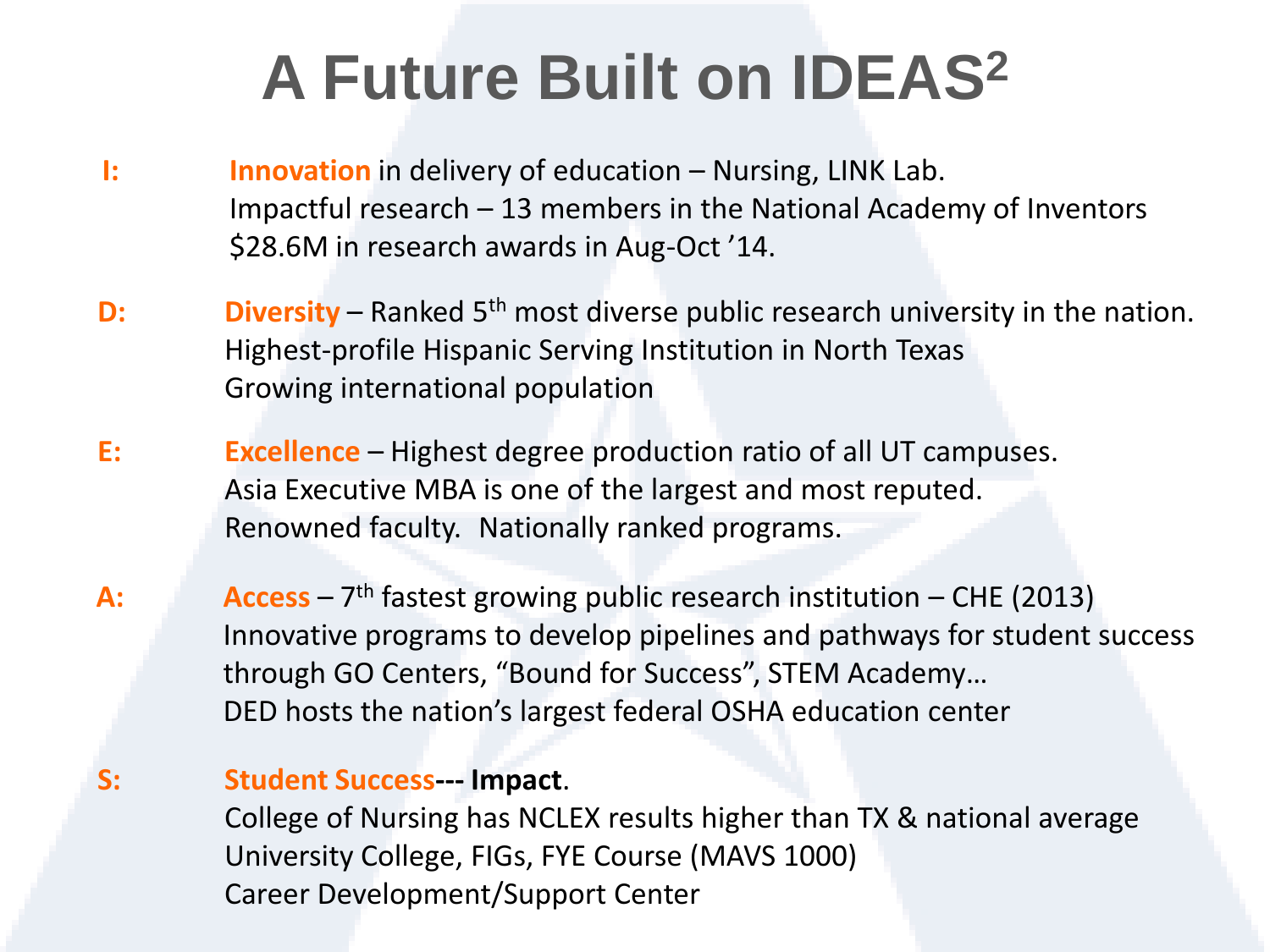## **Occasionally Problematic Terms**

- IP Ownership
- IP Reporting
- Publication rights & Confidentiality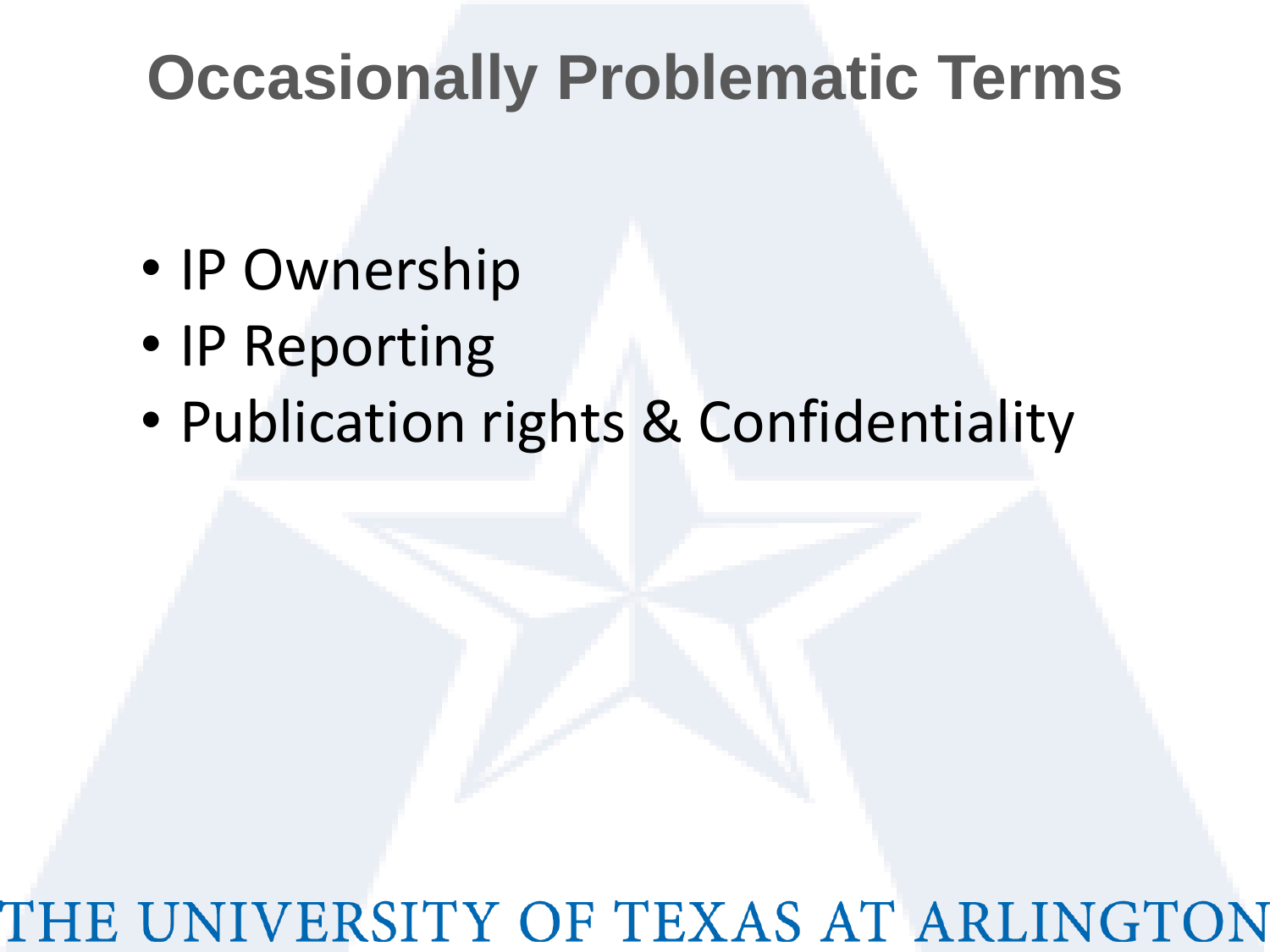## **IP Ownership**

#### 37 CFR §401.14(a)(2)

*Subject invention* means any invention of the *contractor* conceived or first actually reduced to practice in the performance of work under this contract …

#### 37 CFR §401.14(b)

The Contractor may retain the entire right, title, and interest throughout the world to each subject invention subject to the provisions of this clause and 35 USC §203. With respect to any subject invention in which the Contractor retains title, the Federal government shall have a nonexclusive, nontransferable, irrevocable, paid-up license to practice or have practiced for or on behalf of the United States the subject invention throughout the world.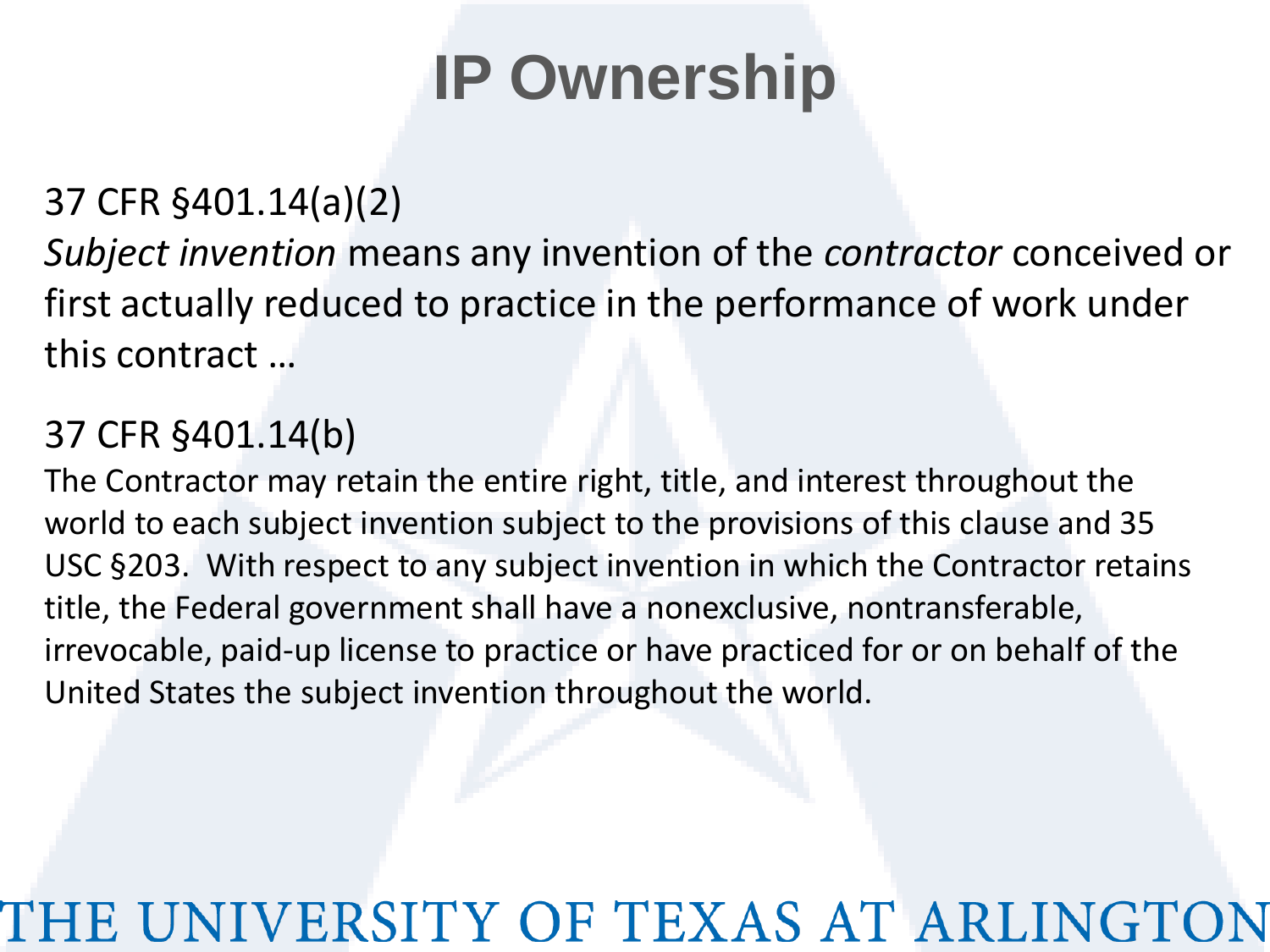## **IP Ownership**

- Ownership generally follows inventorship, especially when funding is direct from Federal agency to University.
- Issues with flow-through contracts:
	- Companies frequently seek ownership, but if their funding source is federal, they cannot demand ownership. See 37 CFR  $401.14(g)(1)$ ;
	- FAR paragraph 27.304-3 (c) contractors shall not use their ability to subcontract as economic leverage to acquire rights for themselves in inventions resulting from subcontracts;
	- University must maintain right to use for research and educational purposes;
	- Background IP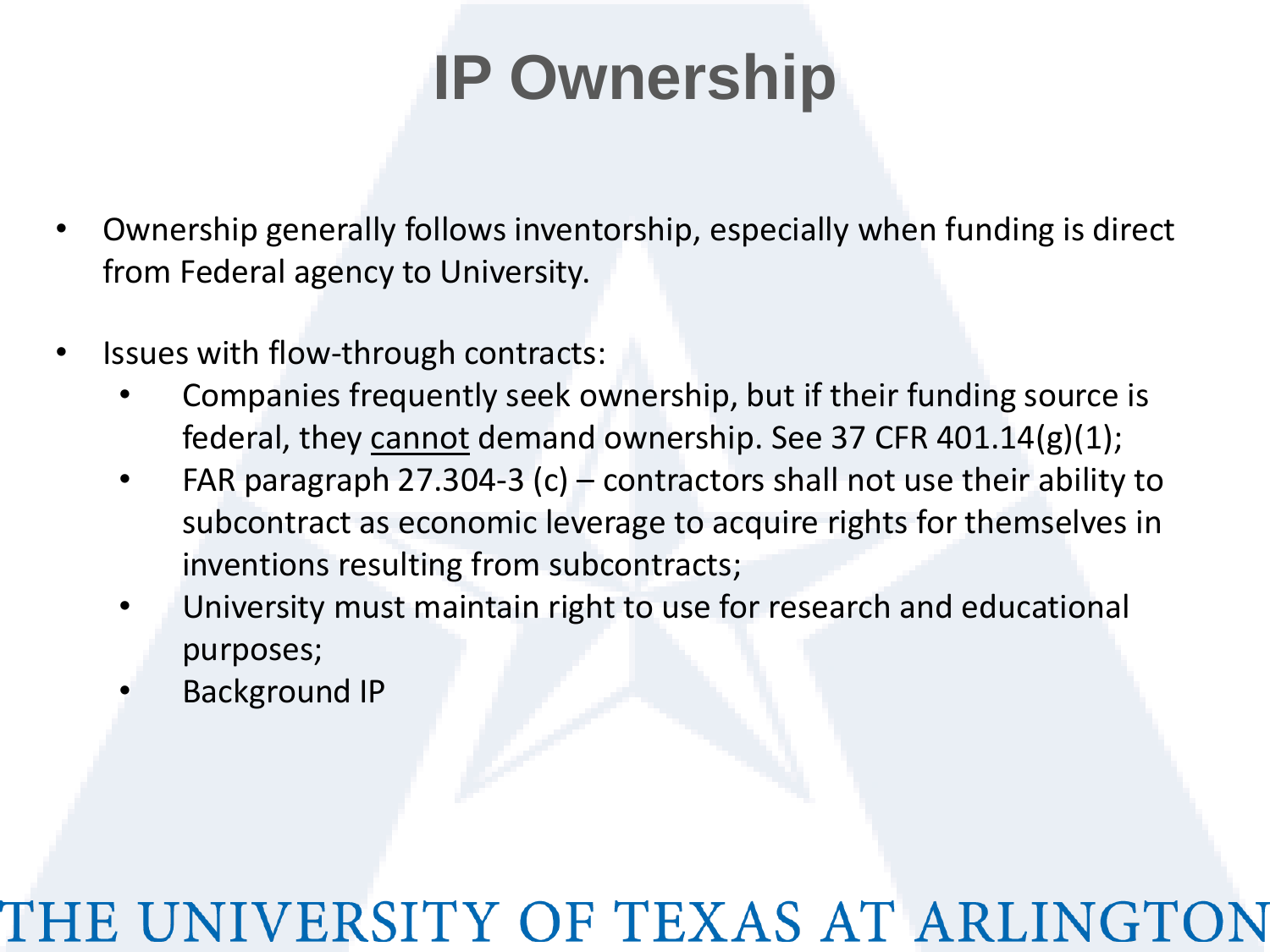## **IP Ownership**

- Background IP =
	- IP that is owned or controlled by the University, the Sponsor or by a third party that exists prior to, or outside of, a sponsored research agreement.
- Some things to keep in mind:
	- Access to Background IP is not automatic.
	- The terms that apply to IP resulting from a funded research project do not apply to Background IP.
	- Technology transfer office helps sponsored research office identify relevant Background IP.
	- Right to use for research project vs. ability to license.
	- Communication of availability (or non-availability) of Background IP before entering into funding agreement is important to manage the expectations of the parties.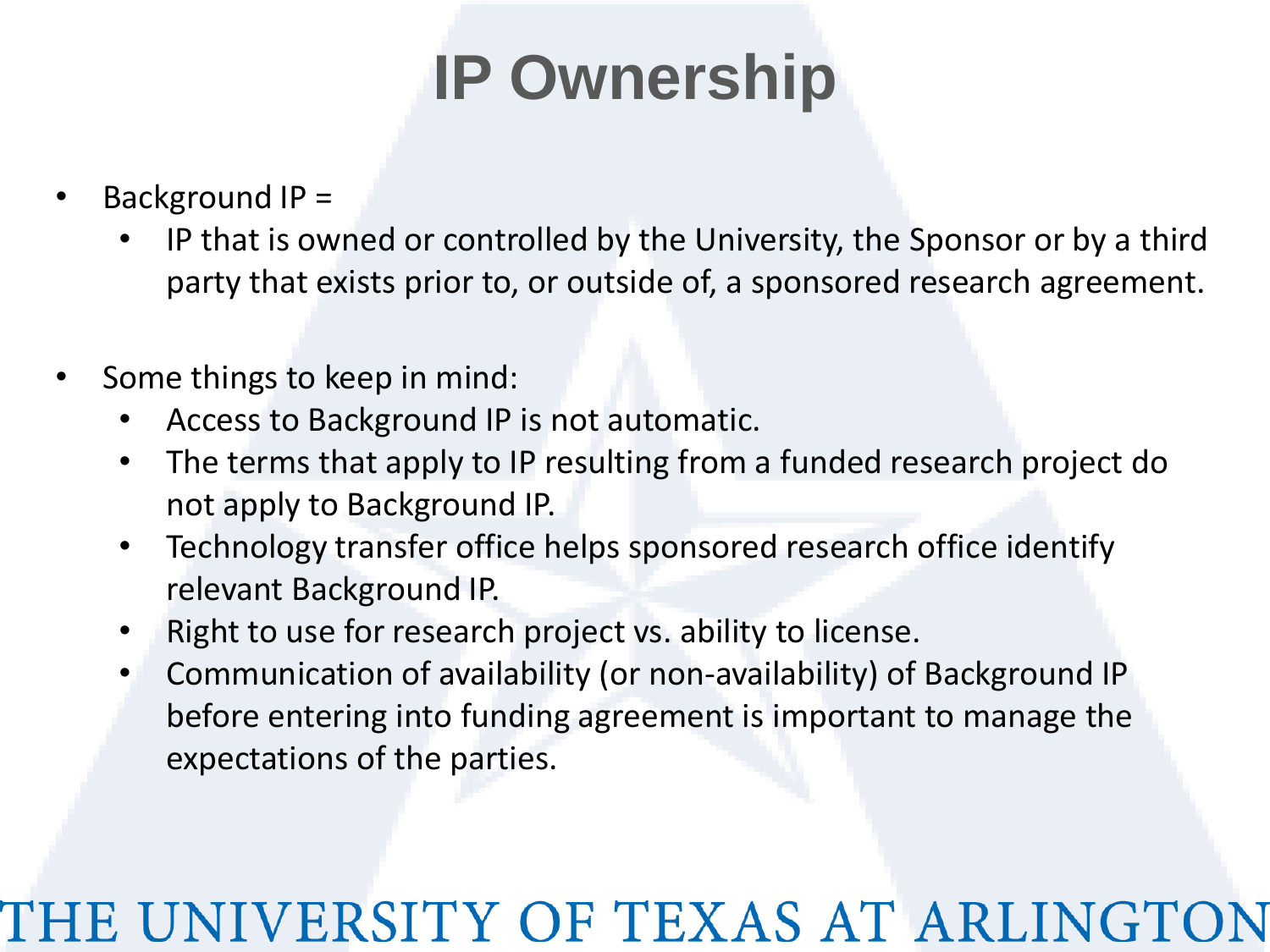# **Compliance with Contractual Obligations IP Reporting & Protection**

- Federal grant contracts and Sponsored Research Agreements contain invention reporting requirements:
	- Federal agencies require that inventions resulting from the use of the Federal funds be reported to the agencies within prescribed time frames;
		- The Federal government has certain rights in these inventions;
		- If reporting obligations not met, the Federal government can take ownership of the resulting IP
	- Sponsored Research Agreements contain language requiring the University to report inventions to the Sponsor
		- The Sponsor often has the option of obtaining a license to the IP if it desires that a patent application to be filed
		- Sponsor will often pay patent costs if it desires that a patent application be filed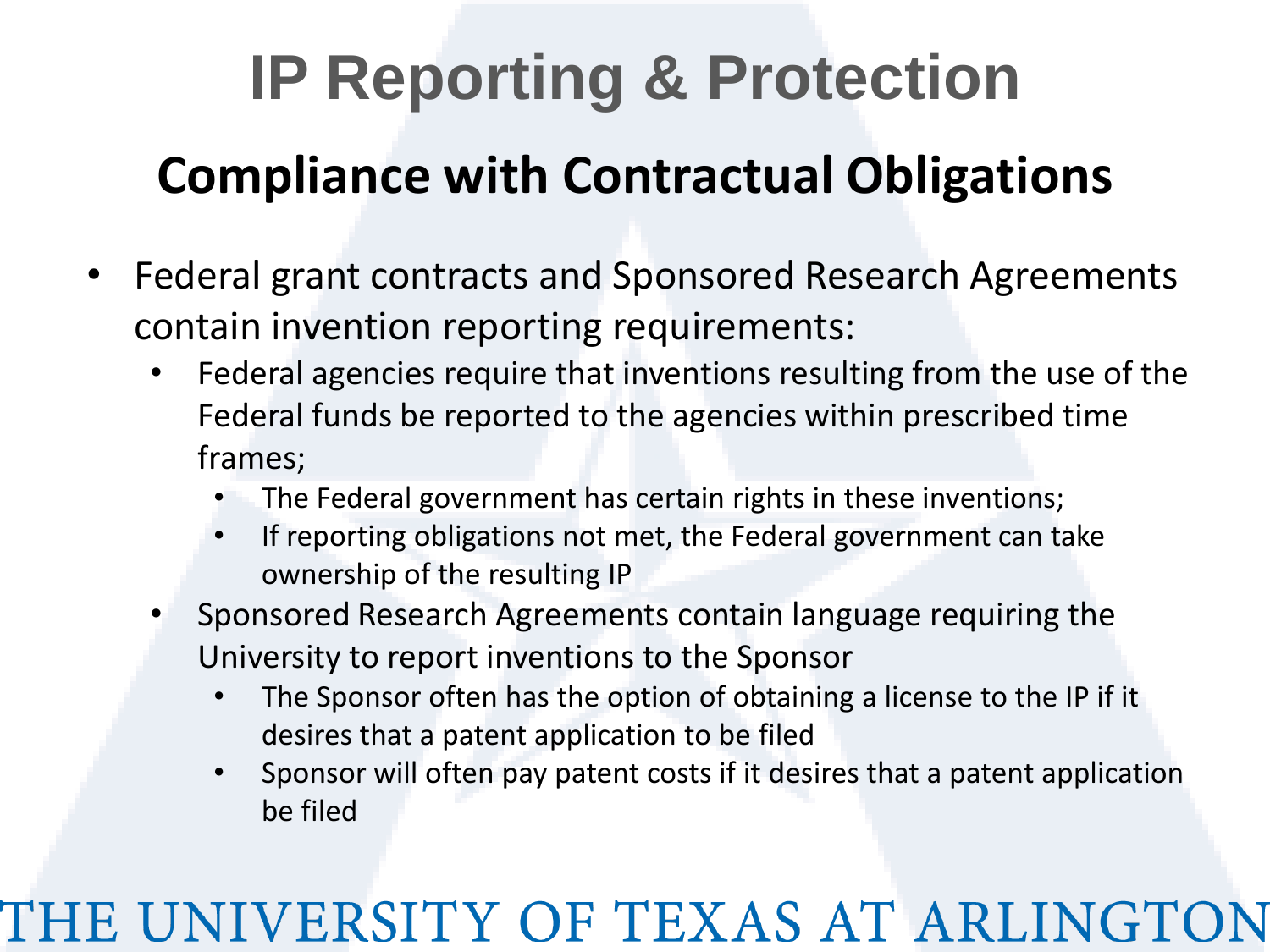## **IP Reporting & Protection**

### 37 CFR §401.14(c)

- (1) The Contractor will disclose each subject invention to the *Federal Agency* within two months after the inventor discloses it in writing to contractor personnel responsible for patent matters. …
- (2) The Contractor will elect in writing whether or not to retain title to any such invention by notifying the Federal agency within two years of disclosure to the Federal agency. However, in any case where publication, on sale or public use has initiated the one year statutory period wherein valid patent protection can still be obtained in the US, the period for election of title may be shortened by the agency to a date that is no more than 60 days prior to the end of the statutory period.
- (3) The contractor will file its initial patent application on a subject invention to which it elects to retain title within one year after election of title or, if earlier, prior to the end of any statutory period …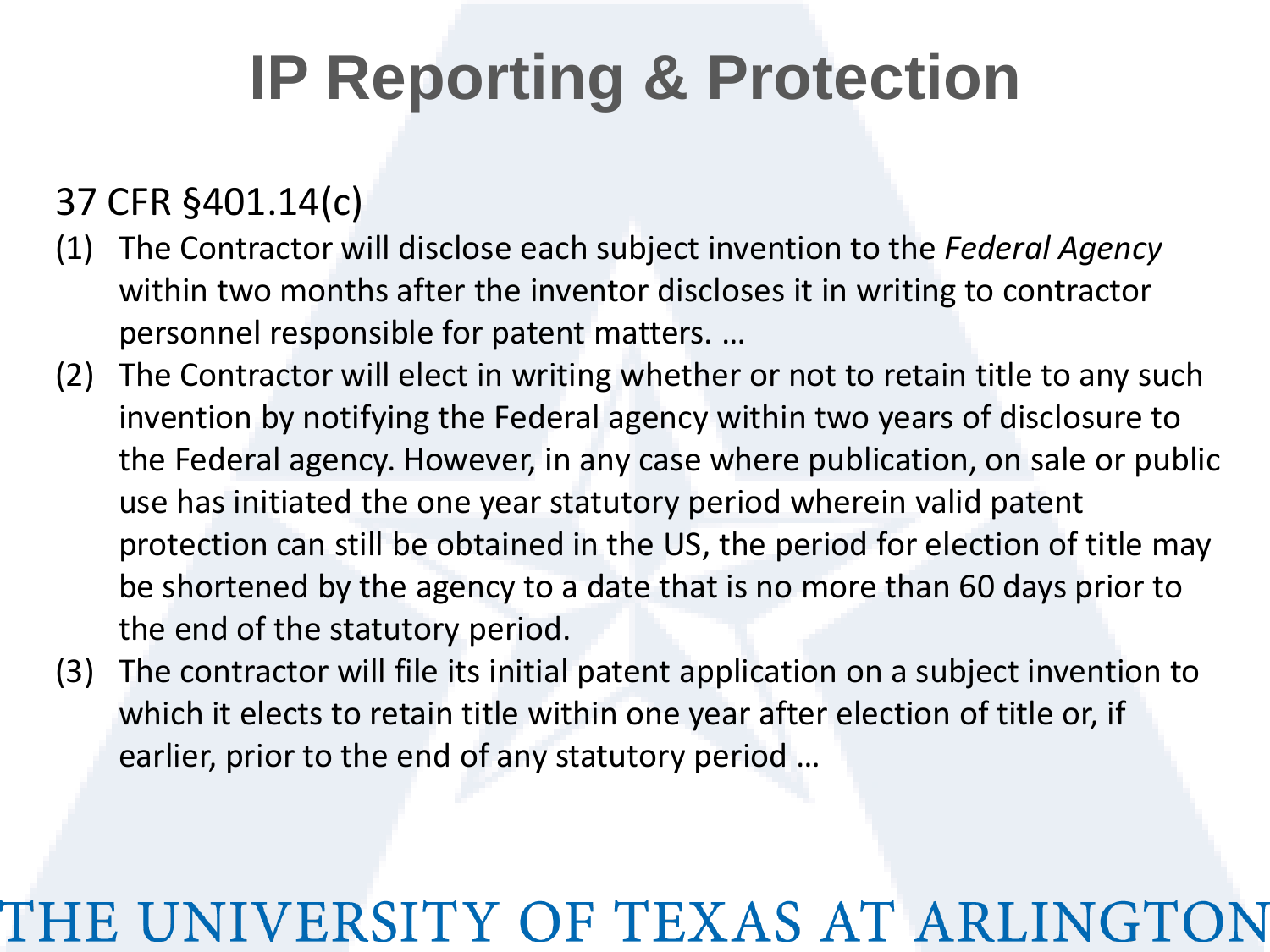## **IP Reporting & Protection**

Issues arise when:

- Invention was conceived and reduced to practice prior to receiving federal funding;
- Funding used to further enable invention already described and claimed in a patent application;
- PI lists patent application on final report;
- Agency then wants to know why the invention was not reported when disclosed and requires reporting on iEdison;
- The non-provisional patent application has been filed and/or patent has issued;
	- Disclosure can be reported … BUT
		- When provisional is added, iEdison sends alert that government support clause is missing;
		- University cannot add government support clause to provisional application that is expired;
		- Cannot submit use reports if any part of record has an unresolved alert.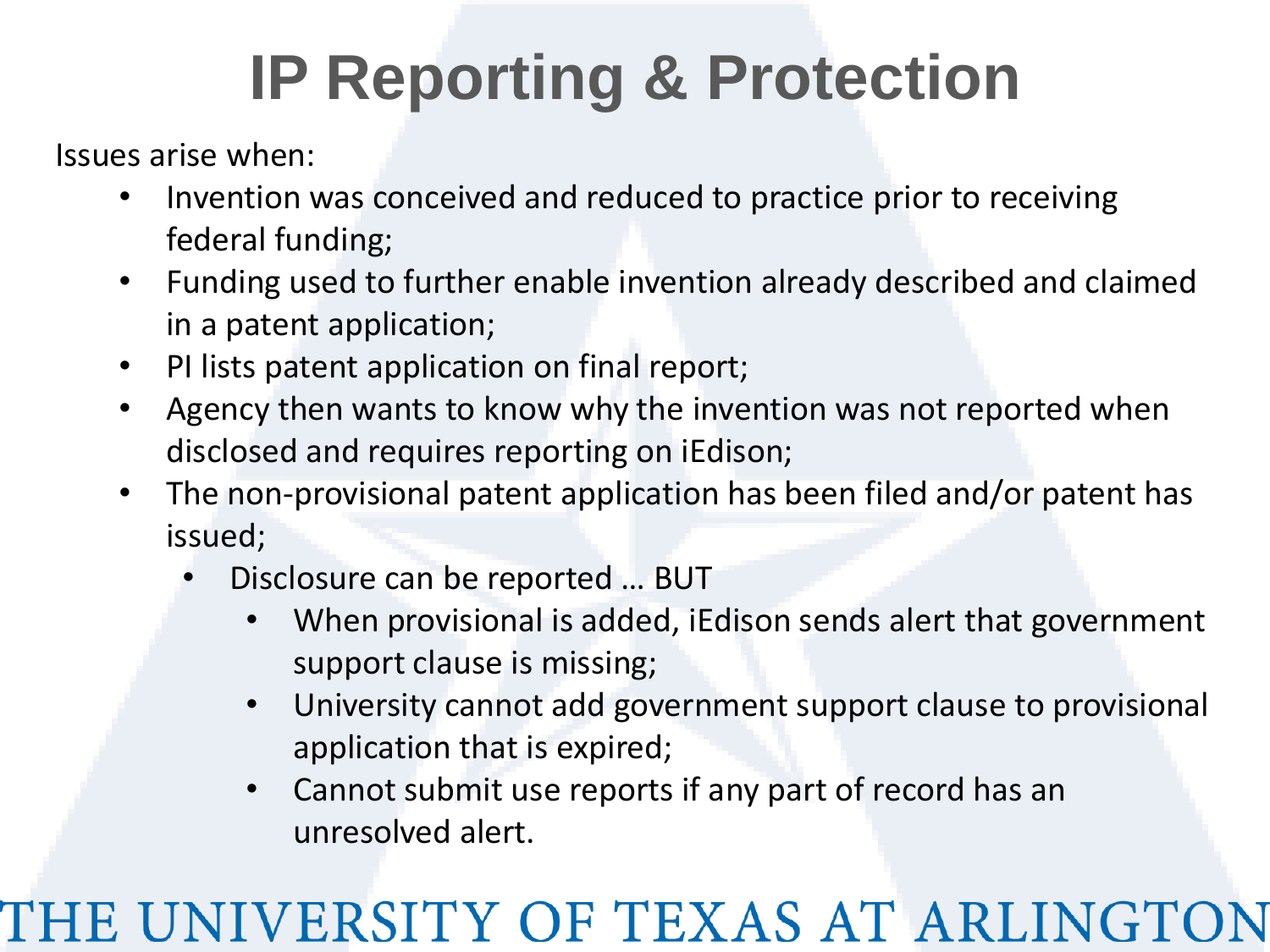"7000 Clause" (DFAR 252.204-7000)

- Contractor shall not release to anyone outside the Contractor's organization any unclassified information, regardless of medium, pertaining to any part of this contract or any program related to this contract, unless
	- 1. The contracting officer has given prior **written approval**; or
	- 2. The information is otherwise in the public domain prior to release.

Issues arise when:

- "Review and approve" vs. "Review and comment"
- Restrictions on right to publish can jeopardize a University's "Fundamental Research Exclusion."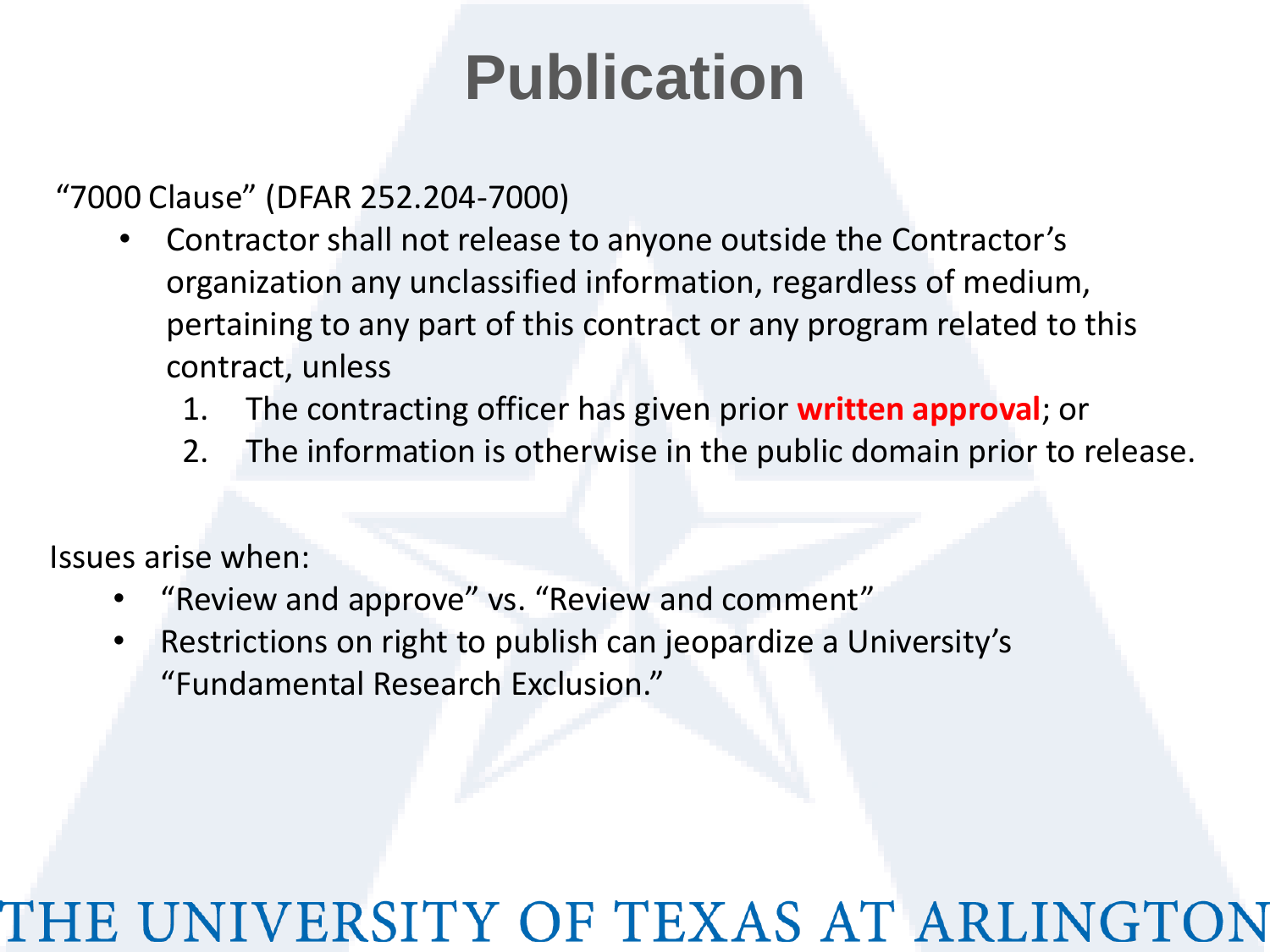Alternate language:

• The contractor shall be free to publish, permit to be published, or distribute for public consumption, any information, oral or written, concerning the results of conclusions made pursuant to performance of this contract; provided, however, that it shall provide copies of any such publication or release of information to the government's contracting officer for **review and comment** at least thirty (30) days prior to any such release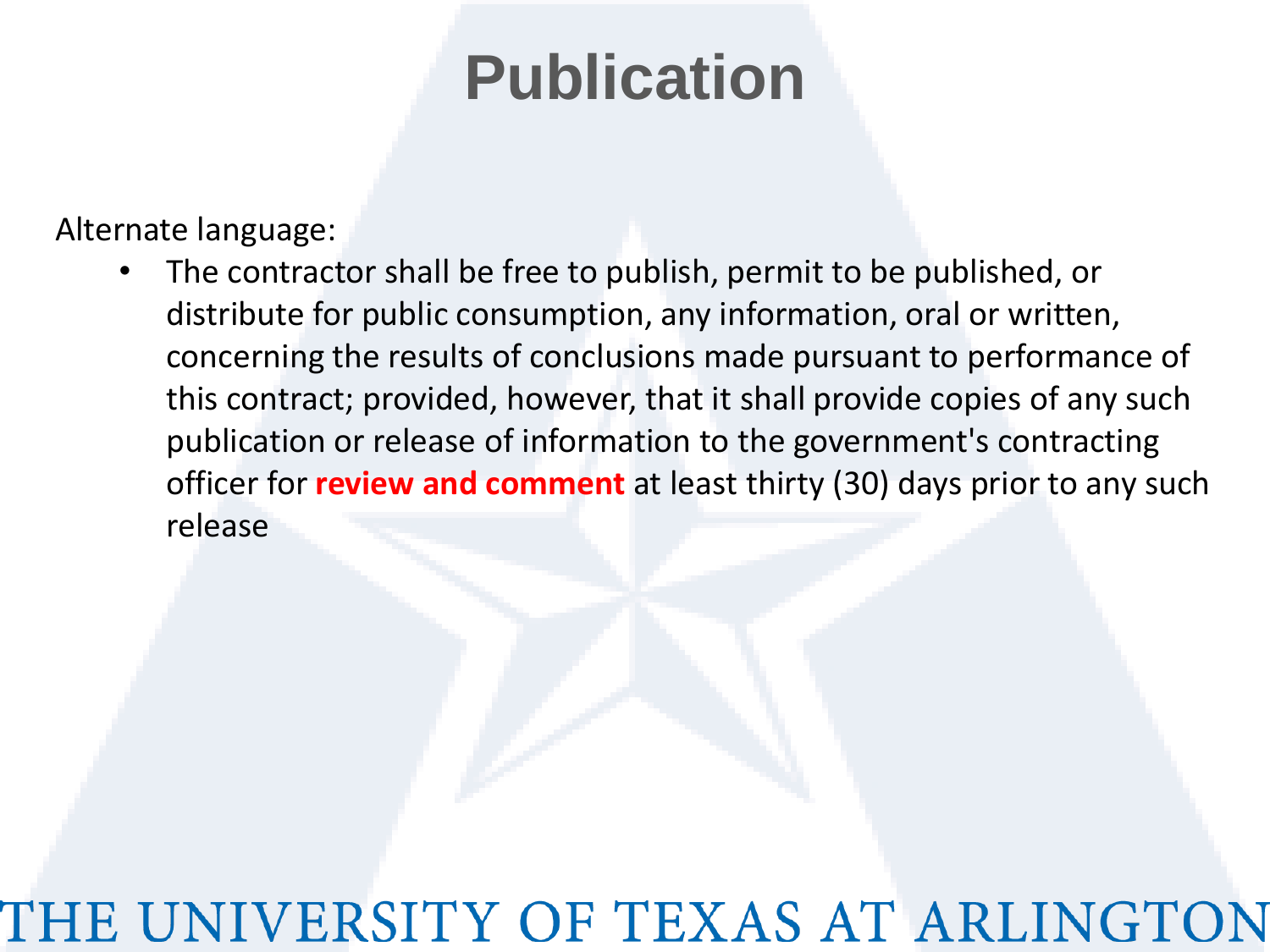Acceptable Restrictions:

- Prepublication review by a sponsor of university research solely to insure that the publication would not inadvertently divulge proprietary information that the sponsor has furnished to the researchers (EAR 734.8(b)(2))
- Prepublication review by a sponsor of university research solely to ensure that publication would not compromise patent rights. (EAR 734.8(b)(3))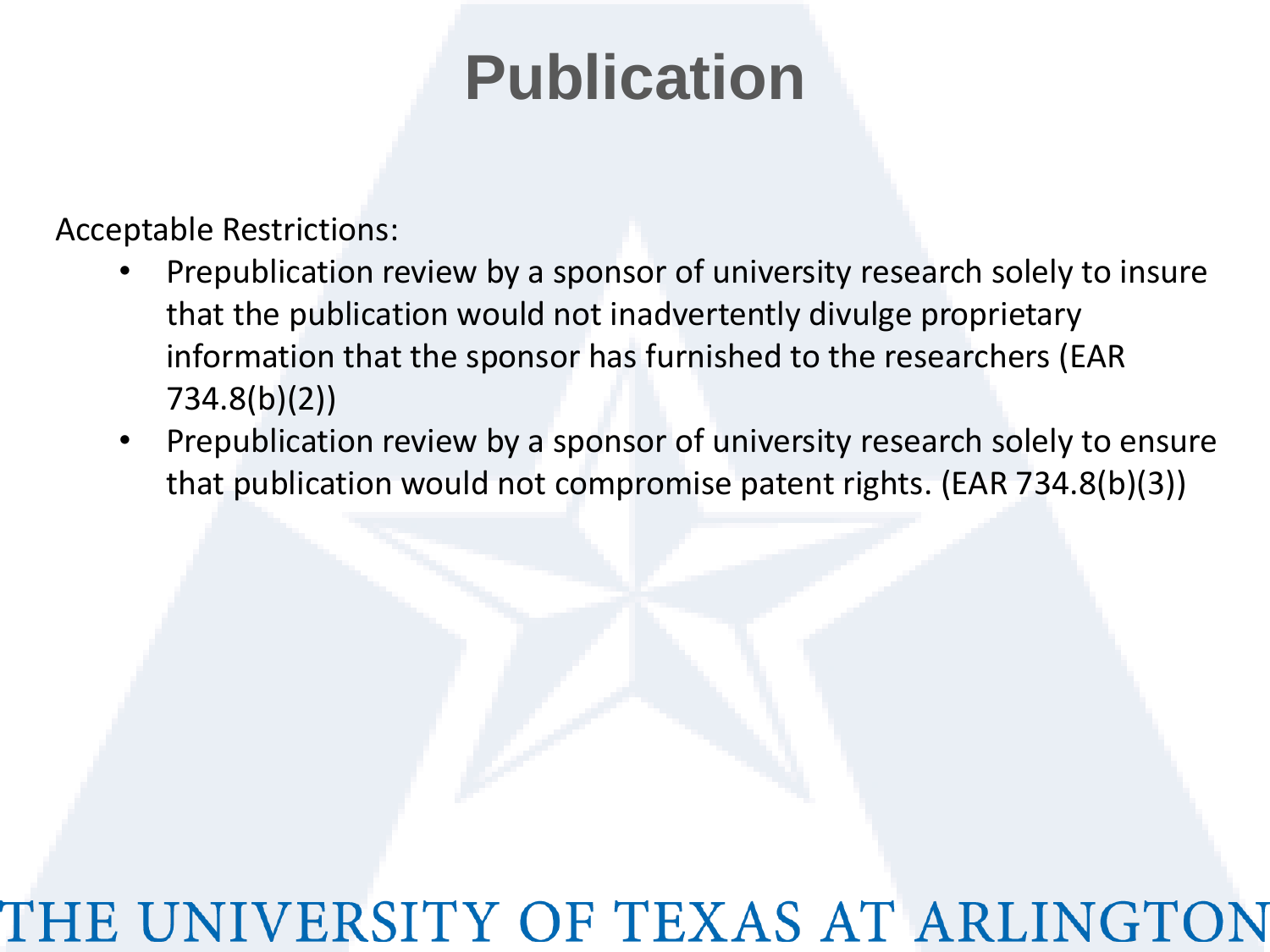The recipient is encouraged to publish results of the research, unless classified, in appropriate media. One copy of each paper shall be submitted to the GOR simultaneously with its submission for publication. Copies of all publications resulting from the research shall be forwarded to the Grants Officer or Grants Specialist as they become available, even though publication may in fact occur subsequent to the termination date of the award.

**Acknowledgement.** The recipient agrees that in the release of information relating to this award such release shall include the statements below, as applicable. …

a. "The [Name of Agency, Address of Agency] is the awarding and administering acquisition office" and

b. "This work was supported by the Office of … under Award No. XXX. Opinions, interpretations, conclusions and recommendations are those of the author and are not necessarily endorsed by the Department of Defense."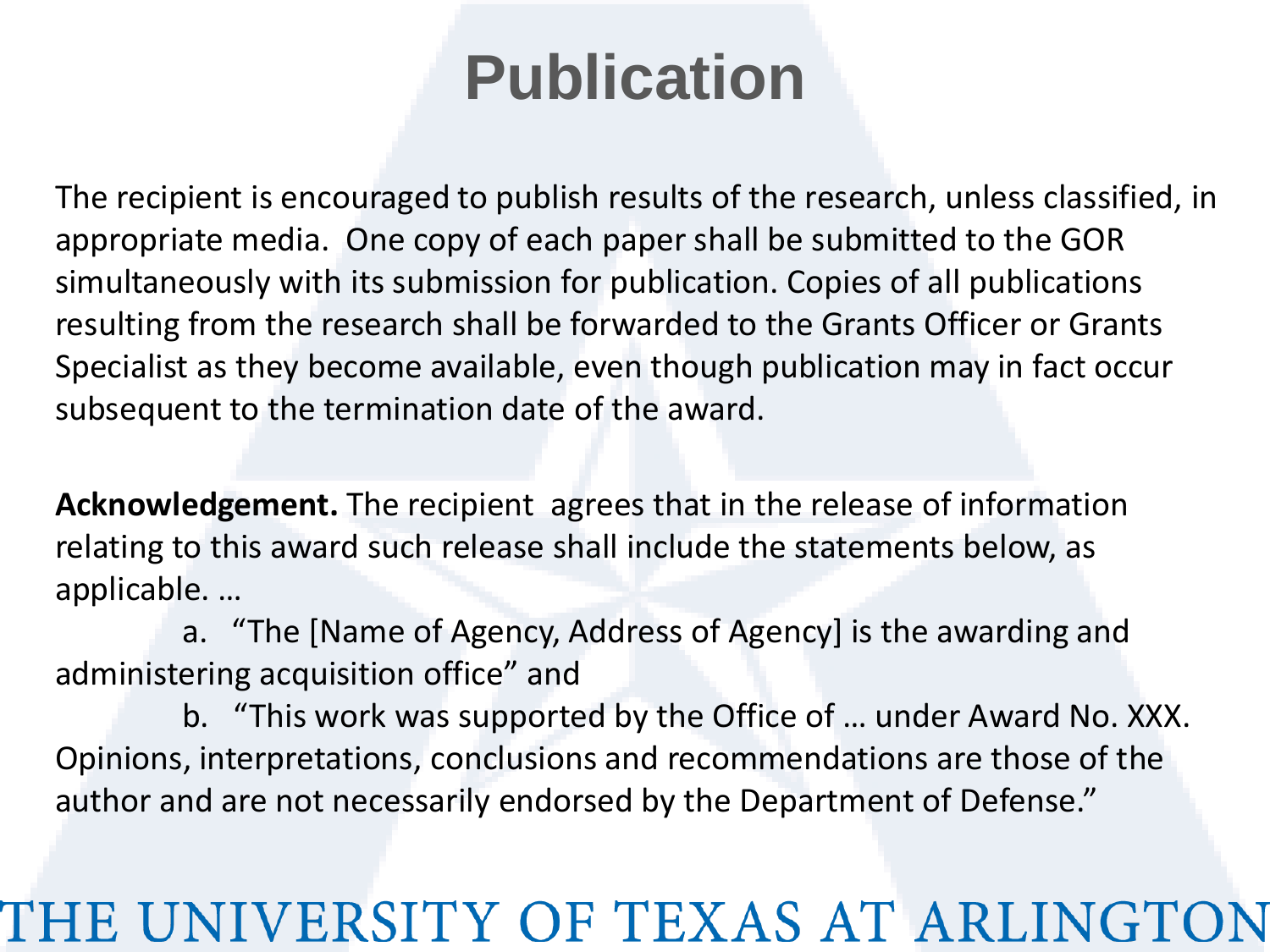## **Questions**

Teri Schultz, MS, JD Director, Office of Technology Management The University of Texas at Arlington 701 S. Nedderman, Suite 333 PO Box 19161 Arlington, Texas 76019 [tschultz@uta.edu](mailto:tschultz@uta.edu) 817-272-1140